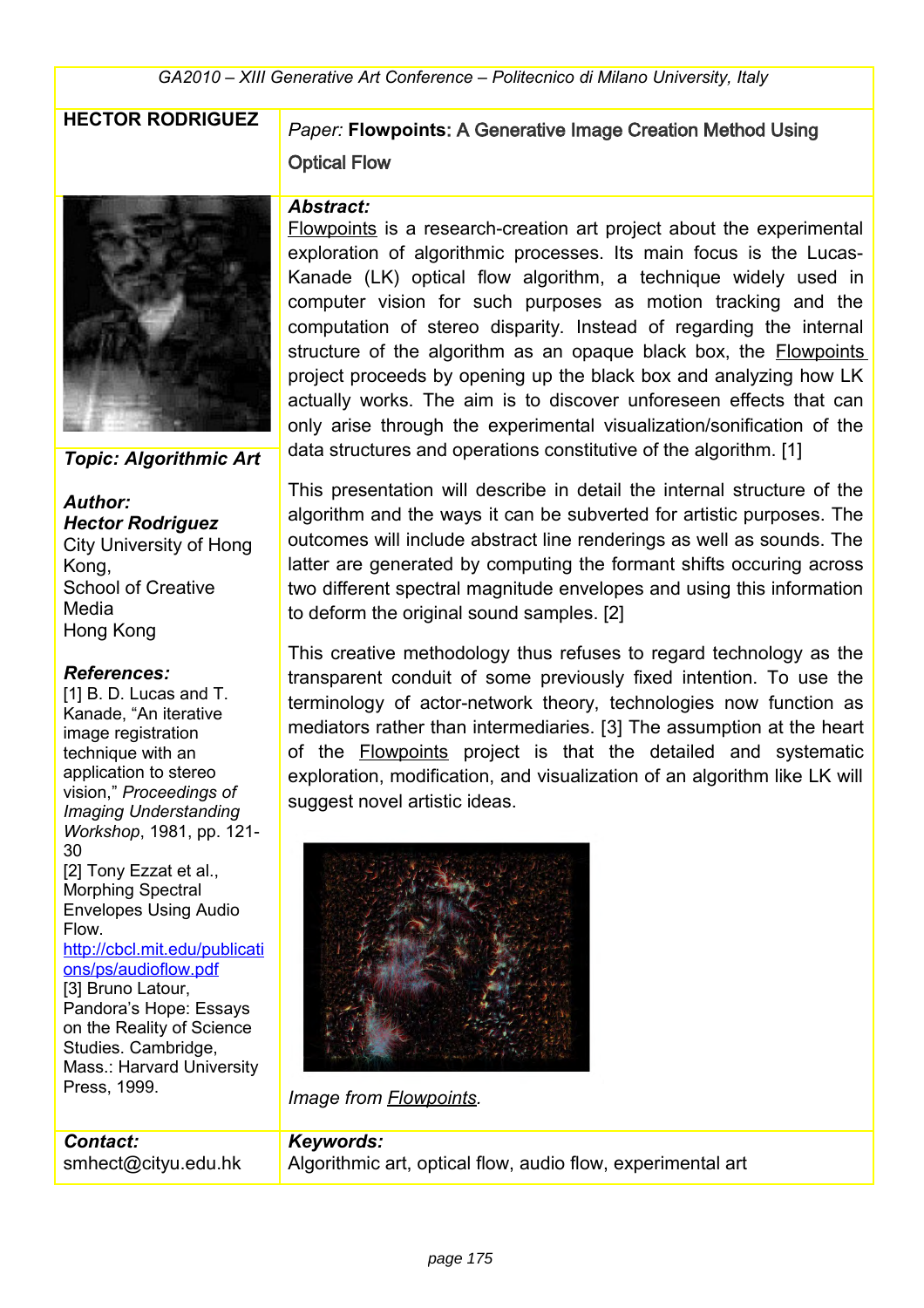# **Flowpoints: A Generative Method Using Optical Flow**

**Dr. Hector Rodriguez, PhD.** 

*School of Creative Media, City University of Hong Kong, Hong Kong http://sweb.cityu.edu.hk/flowpoints e-mail: smhect@cityu.edu.hk* 

## **Abstract**

Flowpoints is an experimental research-creation art project about algorithmic processes. Its main focus is the Lucas-Kanade (LK) optical flow algorithm, a technique widely used in computer vision for such purposes as motion tracking and stereo disparity. Instead of regarding the internal structure of the algorithm as an opaque black box, the Flowpoints project proceeds by opening up the black box and analyzing how LK actually works. The aim is to discover unforeseen effects that can only arise through the experimental visualization/sonification of the data structures and operations constitutive of the algorithm. This paper describes in detail the internal structure of the algorithm and the ways it can be subverted for artistic purposes. It proposes a creative methodology that refuses to regard technology as the transparent conduit of some previously fixed intention. To use the terminology of actor-network theory, technologies now function as mediators rather than intermediaries. The assumption at the heart of the Flowpoints project is that the detailed and systematic exploration, modification, and visualization of an algorithm like LK will suggest novel artistic ideas.

### **Intermediaries and Mediators**

My recent artistic work explores the artistic possibilities of algorithms. To clarify the method, I shall draw a distinction between two ways of looking at algorithms, which can be termed instrumental and procedural.

The instrumental perspective is concerned with the algorithm's outcome. This is the perspective of a "user" or "client" who needs a practical solution for the problem that the algorithm was designed to tackle: data compression, motion tracking, antialiasing, etc. The user only cares about the algorithm's accuracy and efficiency. The details of the procedure are from this standpoint not important. The algorithm is thus viewed as a means to an end, a black box whose internal operation need not be known. Many digital artists use commercial software libraries this instrumental way.

In contrast, the procedural perspective is concerned with the internal structure of the algorithm. This approach constitutes the standpoint of the scientist or programmer who wants to know the procedural details, possibly with the aim of writing her/his own implementation. A programmer often regards an algorithm as the expression of a way of thinking whose logic has to be understood. To understand the algorithm is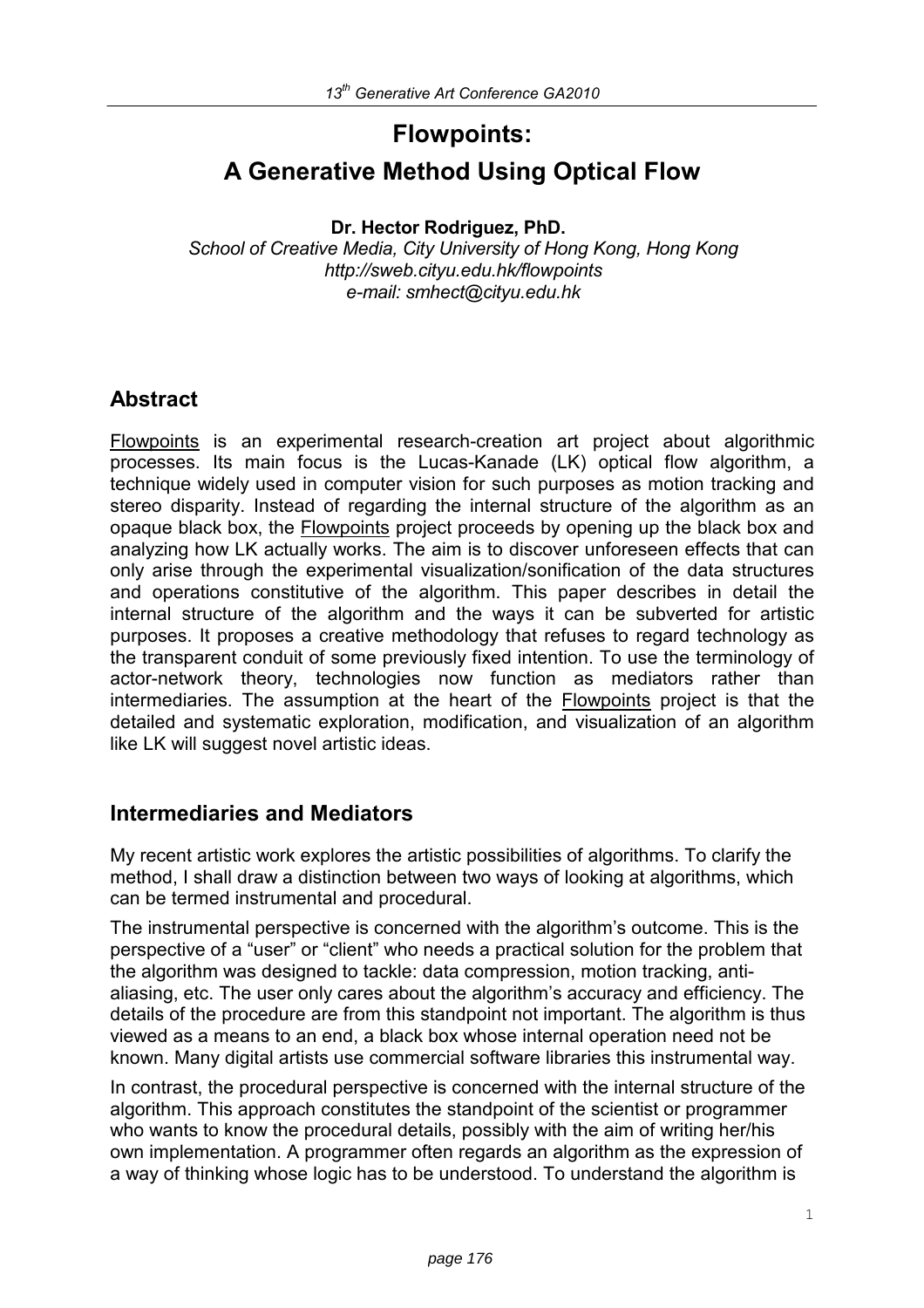not only to understand how it works but also to appreciate those features that make it elegant and ingenious. Thus the programmer who knows the inner working of the technology also comes to admire it as a paradigm of intelligence and precision.

The distinction between instrumental and procedural standpoints corresponds to the distinction between intermediaries and mediators proposed by sociologist Bruno Latour in the tradition of Actor-Network Theory [1]. An intermediary is any structure that transports or fulfills some prior meaning or intention without changing it. Its behavior is completely determined by its function: inputs generate outputs in a reliable and predictable manner. Examples include any machine whose operation has become routine. An intermediary regularly behaves as expected, and so can be used as the transparent conduit of some stable intention. It gives a technical repertoire of possible functions that can be safely taken for granted. An intermediary whose internal composition is opaque to users is a black box. The competent user of a black box need not understand how the device actually works. Most computational tools used by artists, such as for instance standard graphics software packages, are black boxes in this sense. They provide a stock of already implemented algorithms for image (or audio) processing that can be approached from a purely instrumental standpoint.

In contrast, a mediator does not just execute the intentions of its users but transforms them in unpredictable ways. A technology can become a mediator, for instance, when it breaks down. The mediator is not a transparent channel for the realization of predefined objectives. It cannot be safely taken for granted as a stabilized repertoire of techniques ready-to-hand. Its structure and behavior interferes with the execution of prior plans and often leads to the formation of unforeseen goals.

My artistic agenda involves transforming algorithms from intermediaries into mediators by adopting a procedural point of view. I typically begin by choosing an existing algorithm and studying its internal logic without forming any plans as to how I will eventually come to use it in my artistic practice. I do not attempt to form a preconceived idea of what the end result will look like. This refusal to specify an a priori outcome prevents me from adopting an instrumental viewpoint. The algorithm is not a means to solve some pre-defined design problem. Instead, I aim to discover unforeseen artistic effects that can only arise through the experimental visualization, sonification, and manipulation of the data structures and operations constitutive of the algorithm. I thus allow my procedural understanding of the algorithm to suggest novel artistic ideas that take the project in potentially unexpected directions. The algorithm in a sense leads the creative process.

Flowpoints is an ongoing experimental research-creation project whose subject is the Lucas-Kanade (LK) optical flow algorithm, a technique widely used in computer vision for such purposes as motion tracking and stereo disparity. Instead of regarding the internal structure of the algorithm as an opaque black box, the Flowpoints project proceeds by opening up the black box and analyzing how LK actually works. The algorithm is then used as a source of artistic ideas. This paper describes the artistic results achieved thus far in the area of image and sound synthesis, but the current examples are only meant as illustrations of the creative potential unleashed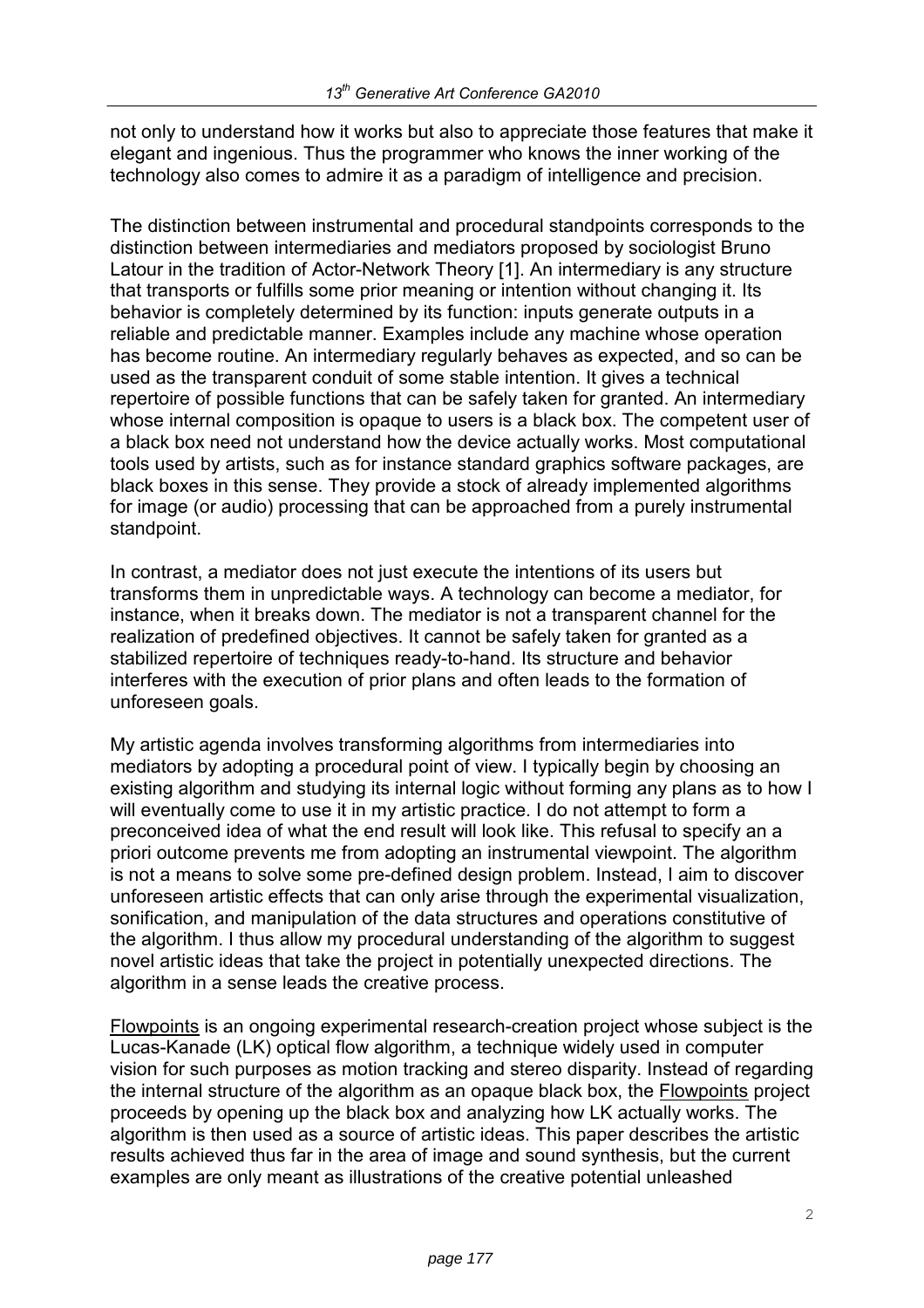whenever algorithmic thinking is viewed as a topic of artistic exploration. I begin by giving a non-technical overview of LK.

## **The Lucas-Kanade Algorithm**

LK is one of several optical flow algorithms widely used in computer vision [2]. Optical flow methods aim to align two images, a task frequently described in the technical literature as "image registration". A typical image registration task is motion tracking. Given two images A and B, such as for instance two consecutive frames in a movie, the goal is to measure any motion from A to B.



# **FRAME A**

# **FRAMF B**



The algorithm makes several assumptions:

- Every image consists of a two-dimensional array of pixels.
- Each pixel is uniquely identified by an ordered pair of numbers (x, y) that give its location on the image.
- The relevant property of a pixel is its brightness.

 LK also assumes that clusters of contiguous pixels move together as a whole from one image to the next. Thus the procedure defines a set of subregions or "flowpoints" in the image. The goal is to track the motion of each of those flowpoints from one frame to the next.

The programmer has to choose the size of each flowpoint and the distance between them. Two different settings are shown here.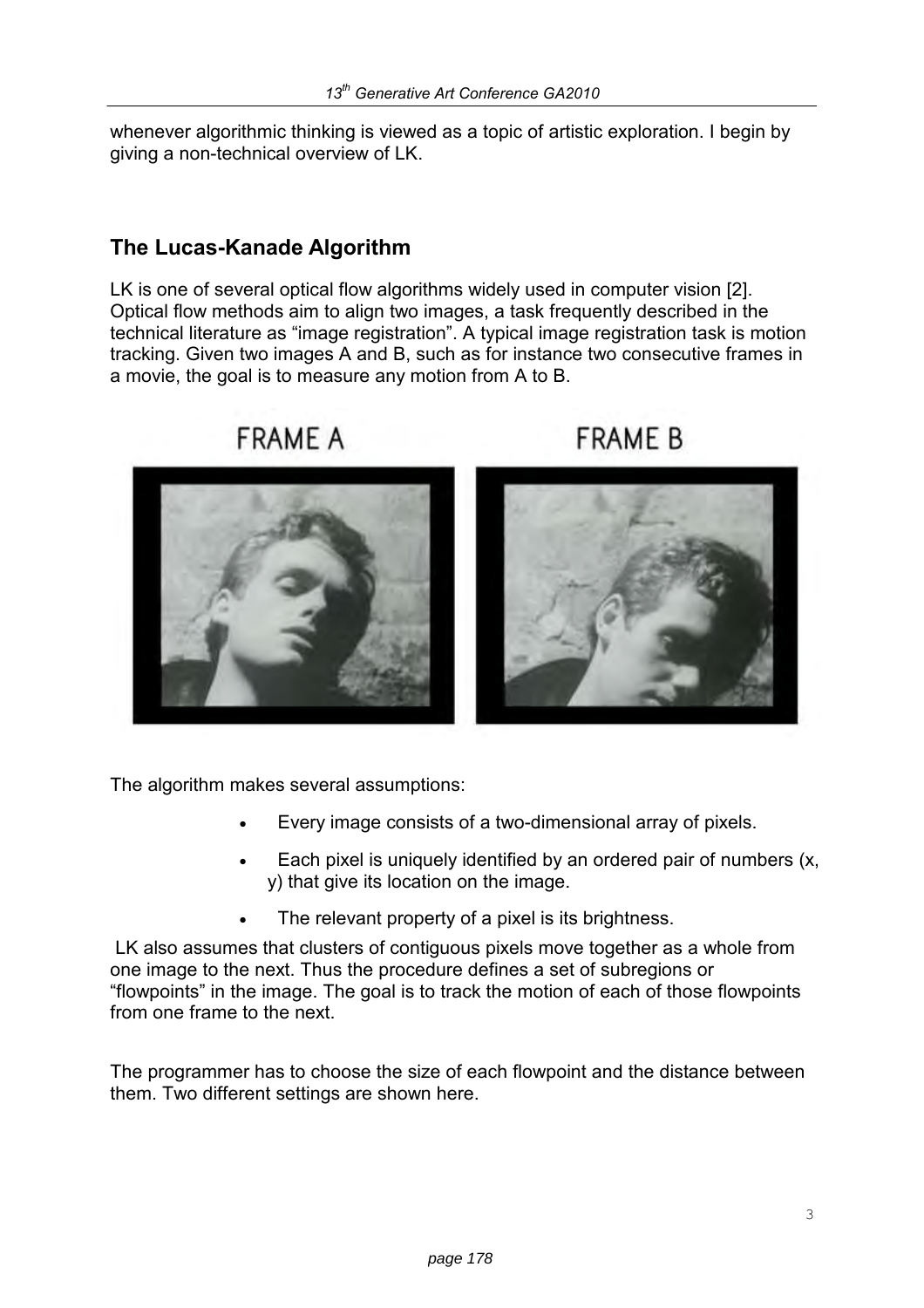

flowpoint size =  $50$ , flowpoint distance =  $20$ 



flowpoint size =  $20$ , flowpoint distance =  $50$ 

The objective of the algorithm is to align each flowpoint in frame A (or "template") with some matching area of frame B.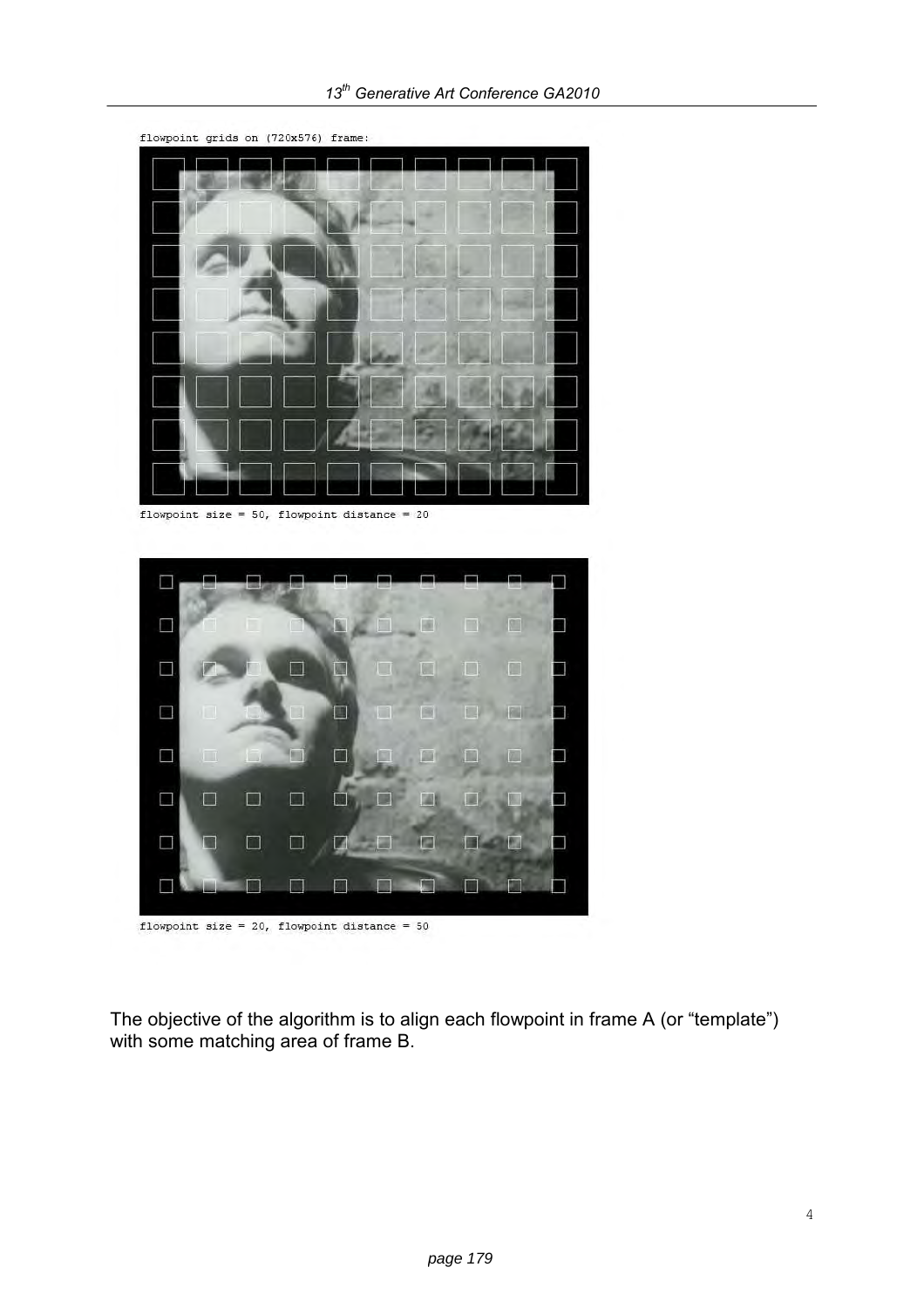

Suppose that one flowpoint has moved 50 pixels along the x axis and 60 along the y axis. This displacement along two directions constitutes the motion vector for that flowpoint. The result of applying the LK algorithm to two distinct frames is a motion vector field correlating every template to some area of the second image (the "target"). This vector indicates a likely displacement of the pixels from frame A to frame B. The algorithm is not guaranteed to identify the correct motion vector in every case, and so only gives a hypothetical estimate.

How does the procedure decide that a match has been found? To compare two pixels is to compute the difference in brightness between them. Suppose that the brightness values of the pixels, on a scale of 0 to 255, are 130 and 134. The difference in brightness would in this case be 4. Call this the margin of error between the two pixels. The idea is that the error is directly proportional to the disparity between the two pixels. To compute the error between two flowpoints, we add up the errors of the corresponding pixels in the two flowpoints. (In effect, the algorithm uses a slightly more complicated measure known as the sum of squared error) [3]. This approach suggests that if the brightness of each corresponding pixel is identical (i.e., if the sum of all the differences is 0) then a match has been found. But such a perfect match is unlikely to happen, so a more realistic criterion of success is that the error taken across all corresponding pixels is "small enough", in the sense that it falls below a certain threshold chosen by the programmer. The goal of image registration, then, is to minimize the error between the pixels of the template and those of the target.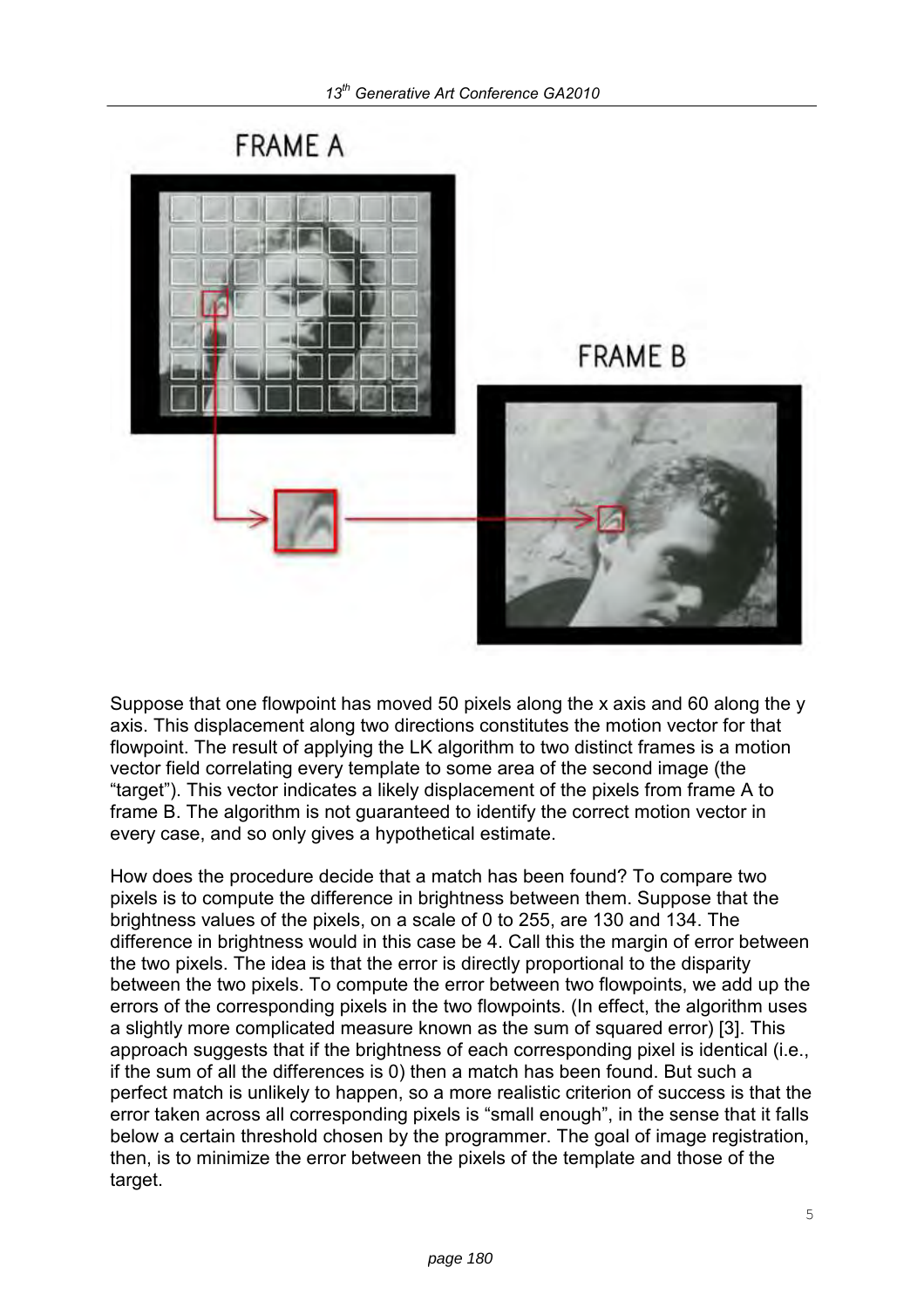How to go about searching for a match? A simple method would involve searching through all possible areas of frame B to identify the likeliest match. Assuming that each flowpoint is 5 x 5 pixels in size for instance, this approach would begin with one flowpoint in frame A (say, the top left flowpoint) and compare this template against every possible 5 x 5 subregion of frame B, selecting the one with the smallest error. If this error falls below the chosen threshold, then the target has been found. The pixels in the template have probably moved to the target region of frame B. The algorithm would then repeat the same procedure for every other flowpoint in frame A.

This method is simple to understand and implement, but its actual execution would in most cases be hugely inefficient, since time would often be wasted comparing each template against subregions of frame B where it is unlikely to have moved. An alternative method would avoid looking through every possible area of frame B by making the search somehow more targeted and intelligent. LK gives such a method. Its beauty lies in the manner in which it tackles this problem.

Suppose that we are attempting to find the target in frame B for one given template in frame A. The algorithm begins by proposing a hypothesis about its possible displacement in frame B. It then computes the margin of error between the template and its hypothetical target in frame B, and uses this error to generate a new hypothesis with a smaller error. Every iteration attempts to reduce the error previously made, using a technique known as gradient descent optimization, which relies on spatial gradient information. The previously hypothesized motion vector becomes an input parameter into the algorithm, which will produce a new and more exact vector in the next iteration. The procedure continues until a match is found (i.e., the error falls below the specified threshold).

Every successive hypothesis is essentially a probe. The result of every step typically contains some margin of error, but the method is capable of measuring the error and refining its hypothesis in the next iteration. The intelligence and beauty of the algorithm does not consist in its immunity from error, but in its ability to identify the current error and use it to generate a better hypothesis in the next step. It unfolds a process of probing and testing that uses error as an enabling element. This approach somewhat resembles the theory of induction of C. S. Peirce: "Induction is the experimental testing of a theory. The justification of it is that, although the conclusion at any stage of the investigation may be more or less erroneous, yet the further application of the same method must correct the error." [4]

An important parameter, chosen by the programmer, is the maximum number of iterations that the algorithm is allowed to continue probing and testing. If its value is 50, for instance, the algorithm will stop looking for a match after 50 attempts. The same procedure is applied in turn to all flowpoints in frame A. The outcome is a vector field that indicates the probable motions of all flowpoints.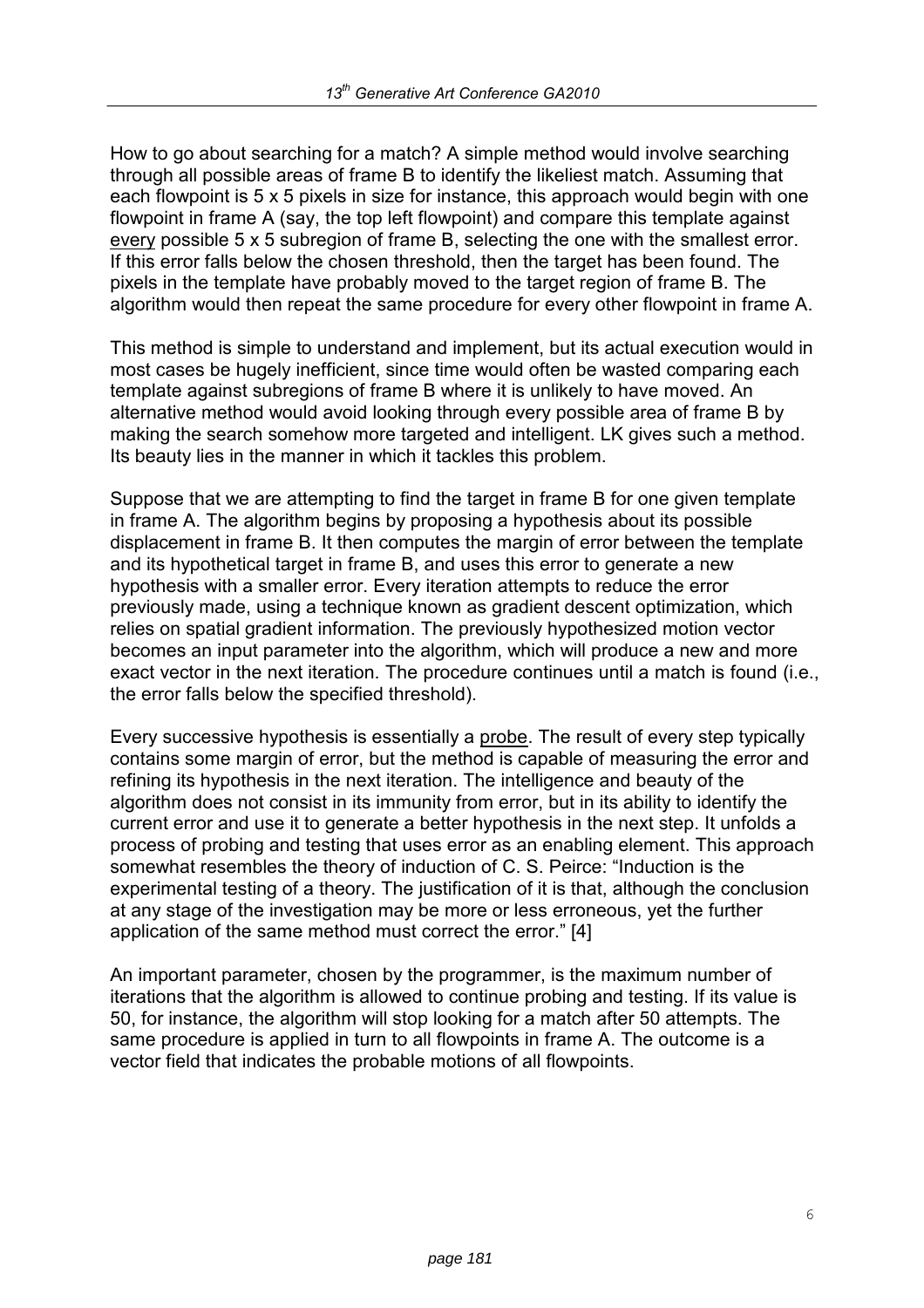## **Image Synthesis**

The execution of LK proceeds by generating, testing, and refining hypotheses about the possible displacement of a template. Every iteration proposes a possible motion vector, computes the error, and generates a refined motion vector. Thus the algorithm continually produces and discards hypothetical motion vectors. The user who relies on some existing implementation of LK does not see this underlying interplay of probing and testing. The process is invisible to the user, who only cares about the algorithm's results. The data produced along the way is simply discarded. In contrast, the artist who writes her/his own implementation of the algorithm can take into consideration every motion vector produced in the iterative execution of the algorithm. The data that is normally discarded now becomes a material for the artist to work with.

The latter becomes the essential approach taken in the Flowpoints project. It consists of a series of line renderings that visualize the execution of the LK algorithm. Suppose that one template is centered at point (10, 5) of frame A. The algorithm will first attempt to match it against the region centered at point (10, 5) of frame B. If the match fails, the algorithm might hypothesize that a more likely match can be found at point (15, 5). If the attempt is again unsuccessful, the next hypothesis might be at point (15, 3). My approach is to visualize the path taken by the search for an optimal match. This involves drawing a line segment from point (10, 5) to point (15, 5), and again from point (15, 5) to point (15, 3). The segments representing earlier iterations are drawn in warmer colors. The color becomes colder in the later iterations.

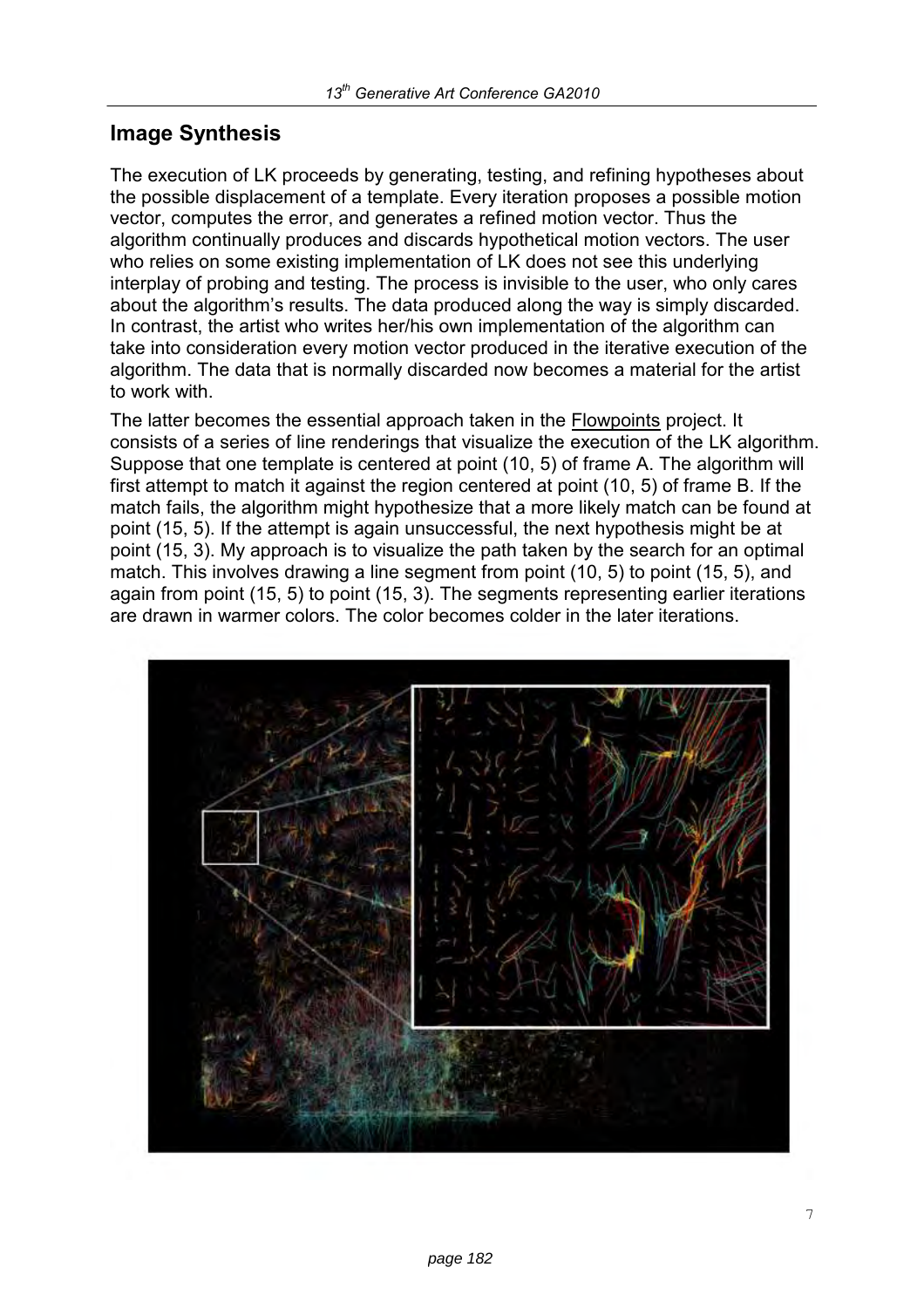There are several parameters that determine the graphical appearance of each image, including:

- 1. The size of each flowpoint, which I have allowed to range from 4 by 4 to 50 by 50.
- 2. The distance between any two contiguous flowpoints.
- 3. The maximum number of iterations, which I have allowed to range from 1 to 50.

I proceed by selecting a movie clip and trying out different values of the above parameters to generate abstract linear renderings that can be viewed online or displayed as digital prints and video installations [5].



## **Audio Synthesis**

The extension of this project to the sonic domain was motivated by a question: can the Lucas-Kanade algorithm be used as an experimental method to synthesize sounds? The approach followed here defines audio flow as the motion between two spectral magnitude envelopes [6]. Audio flow computes the motion across two (or more) frames of sound in the frequency domain. A more detailed explanation of the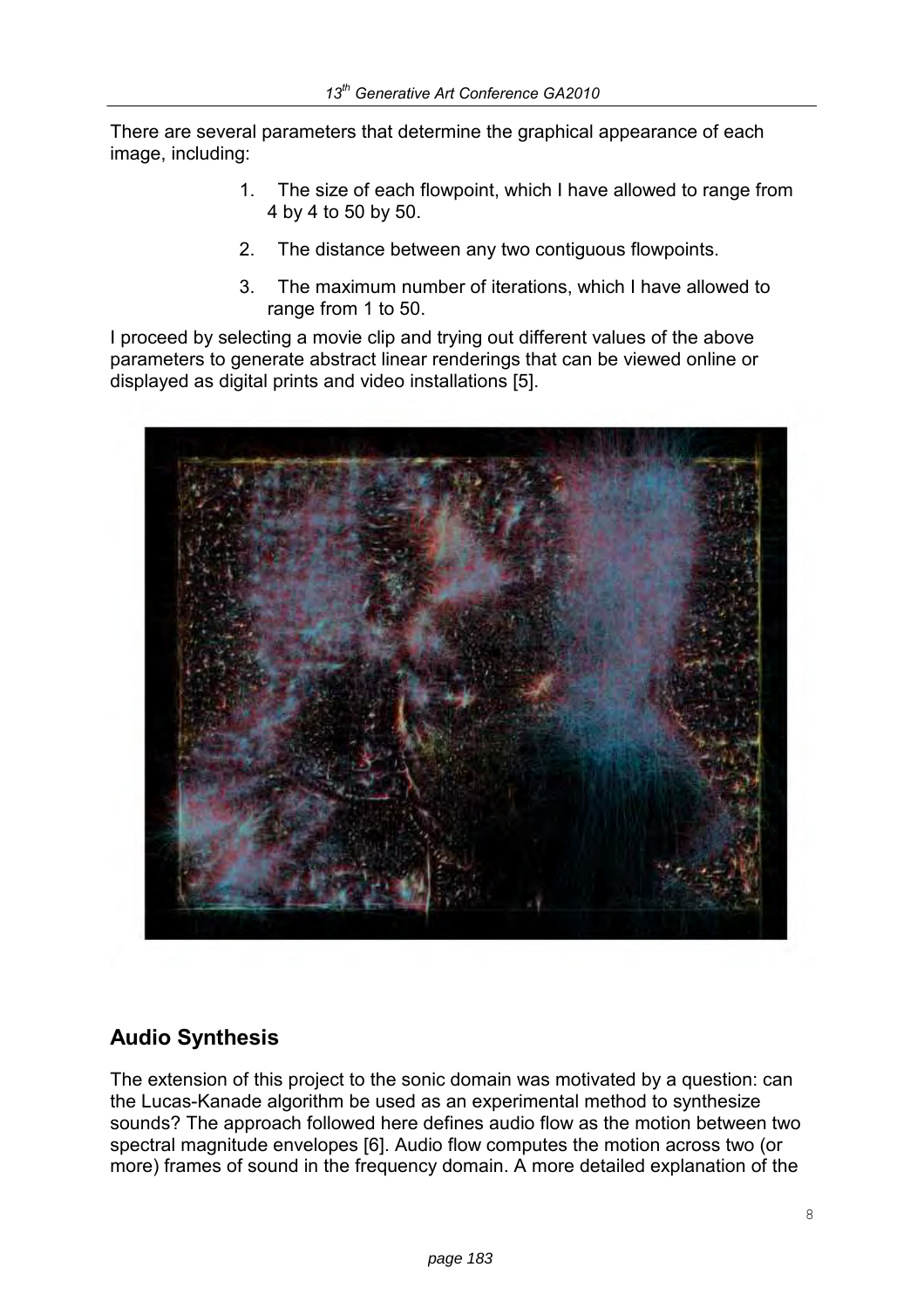procedure now follows.

The first point to be made is that the term "frame" in sound synthesis does not mean quite the same as an image frame. A sonic frame is a small (for instance, 10 milliseconds) sequence of audio samples, which has typically been extracted from a longer audio clip. The sound synthesis algorithm I am proposing begins by selecting the two frames that are to be compared. Typically, it takes overlapping frames rather than successive frames, as shown in the figure below.



Since the audio flow computation will search for movement in the frequency domain, we must perform a transformation that takes the data for each frame from the time domain to the frequency domain. This is typically accomplished by a mathematical technique known as the Fourier Transform (FT), which computes the frequency distribution (or "spectral envelope") of an audio frame. This envelope can be diagrammed as a two-dimensional graph with the frequencies along the x-axis and the respective magnitudes of those frequencies along the y-axis [7].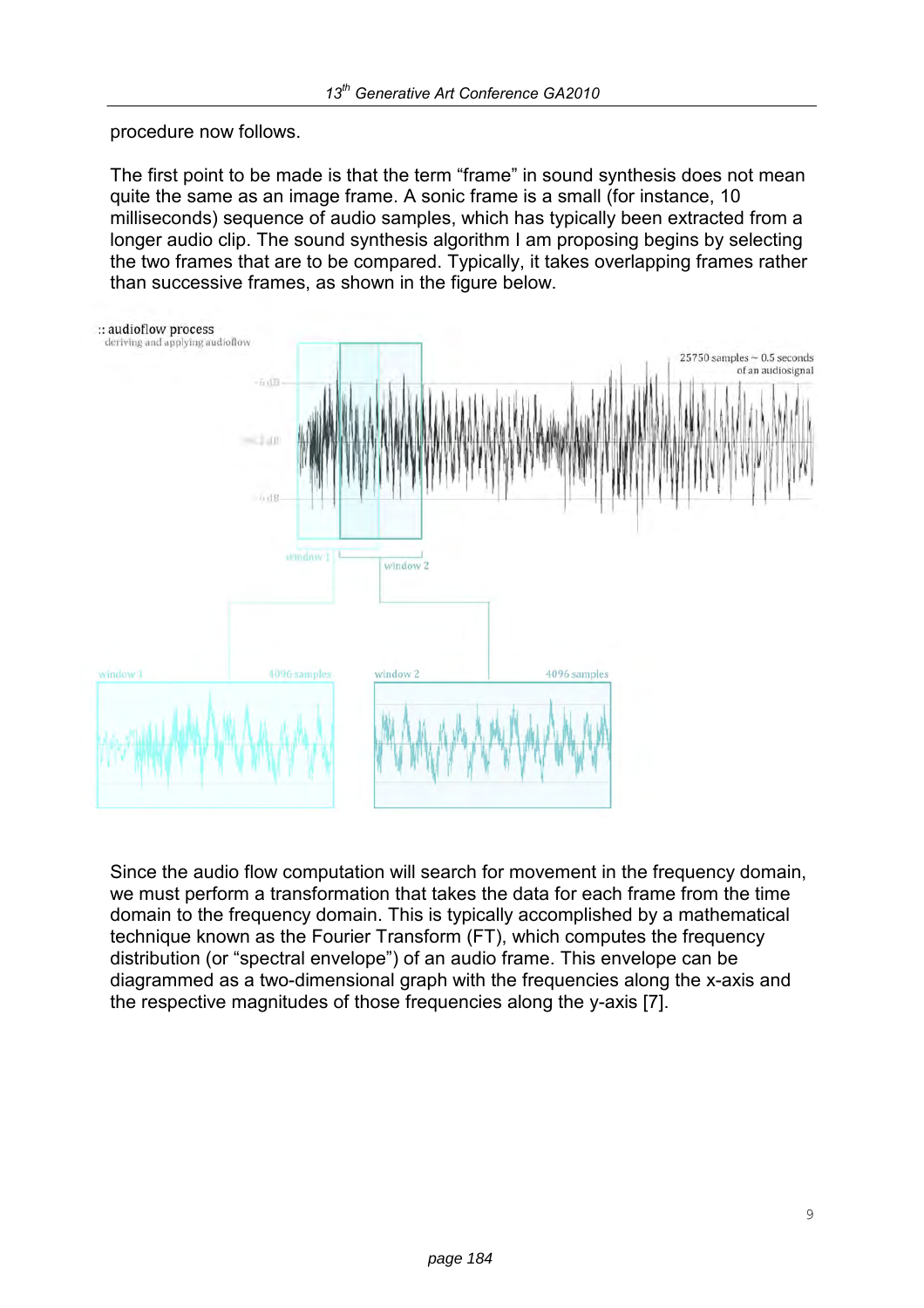

transforming a time-domain signal into frequency-domain representation



Each audio frame is transformed into the frequency domain, and then smoothed. Think of smoothing a spectral envelope as analogous to the blurring of an image. To blur an image is to eliminate irrelevant details so as to capture only essential positional information. In the same way, smoothing a spectral envelope removes its short-term fluctuations and captures its overall shape. Typically, the smoothing is performed using a low-pass filter, although other options are possible.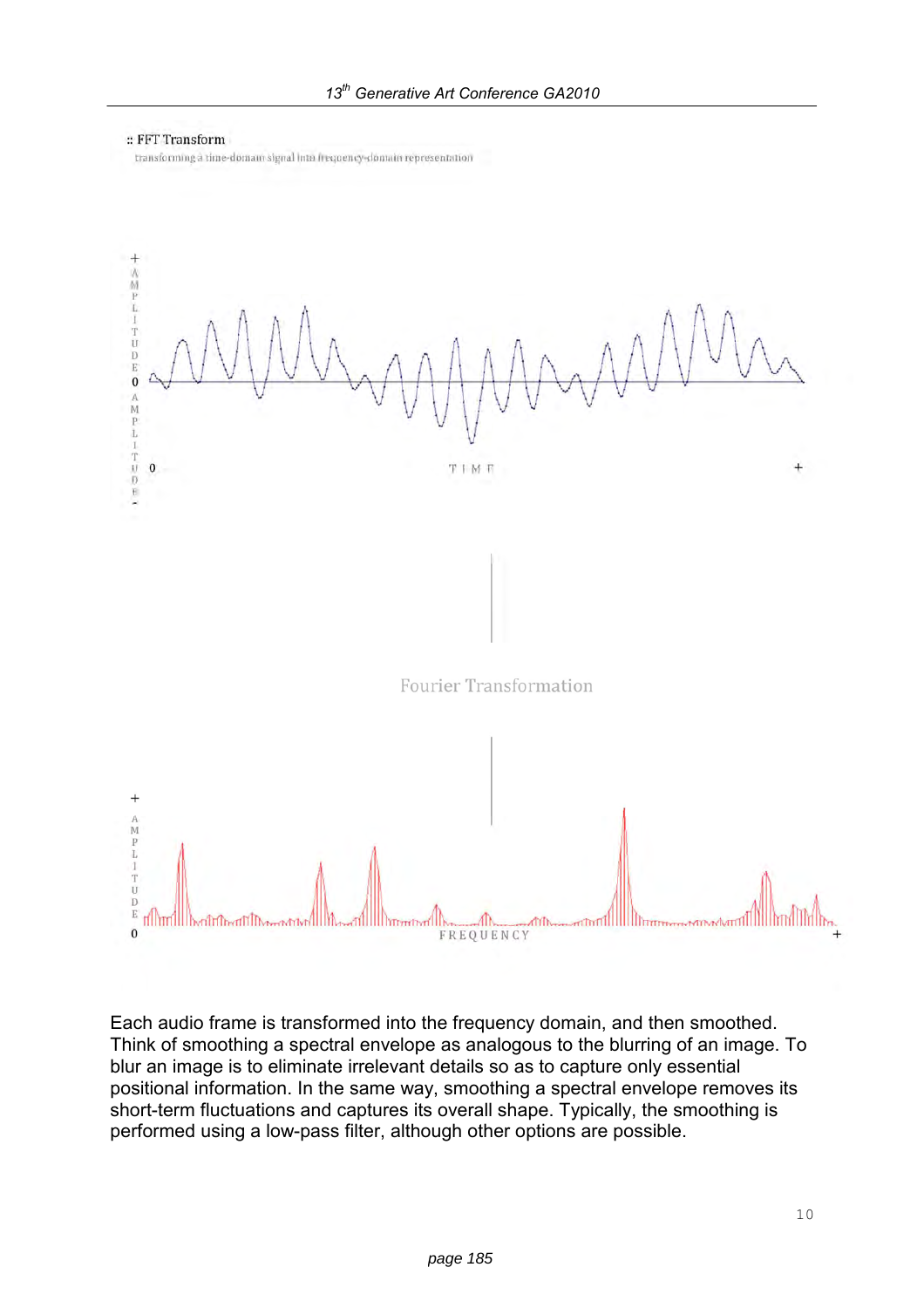

We are now going to compute the audio flow across the spectral envelopes of the two frames. To accomplish this computation, the first envelope is segmented into flowpoints [8]. We want to find out where each template has "moved" in the second envelope. The outcome of this calculation, which involves the same iterated procedure used with image frames, is a displacement vector for each flowpoint.

If this analysis is carried out on a sequence of frames, the result will be a sequence of vector fields. The audio synthesis method proposed here uses these vectors to deform the spectral envelope of another audio clip (the "seed"), which can be either a short section of the clip previously used to compute the audio flow or an extract from a different source. The synthesis procedure begins by obtaining the spectral envelope of the seed using an FT [9]. This envelope is then deformed by means of the first vector field in the sequence. In other words, the values of its frequencies are pushed along the corresponding vectors. The figure below illustrates how one single vector taken from two spectral envelopes (shown in green) deforms the envelope of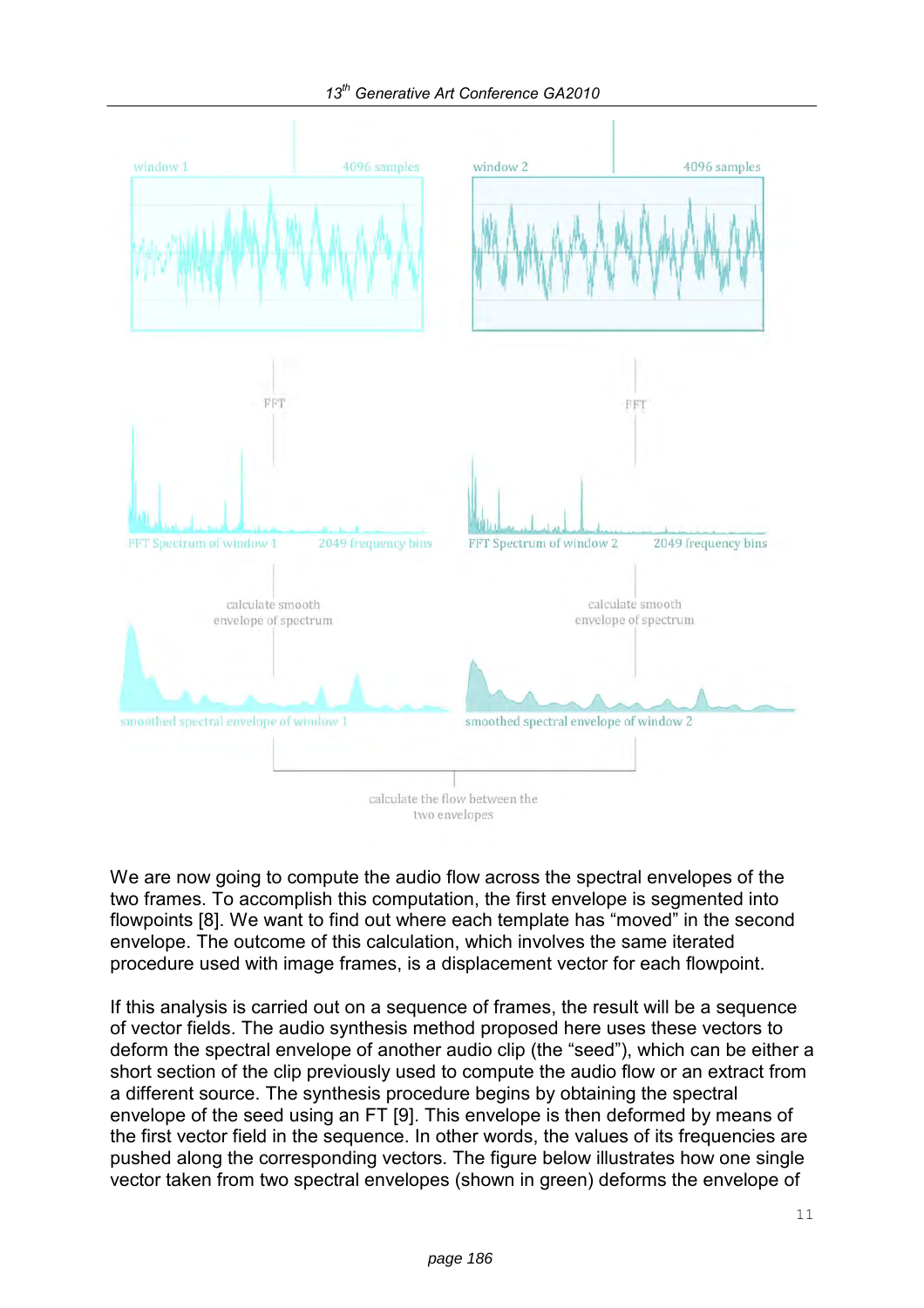#### a seed (shown in purple).

:: calculate the flow between the two envelopes



The algorithm then transforms the deformed envelope back into the time domain as a new frame of the signal being progressively synthesized. The morphed audio signal is then fed back as an input of the next iteration of the same procedure, using the next vector field in the sequence [10].

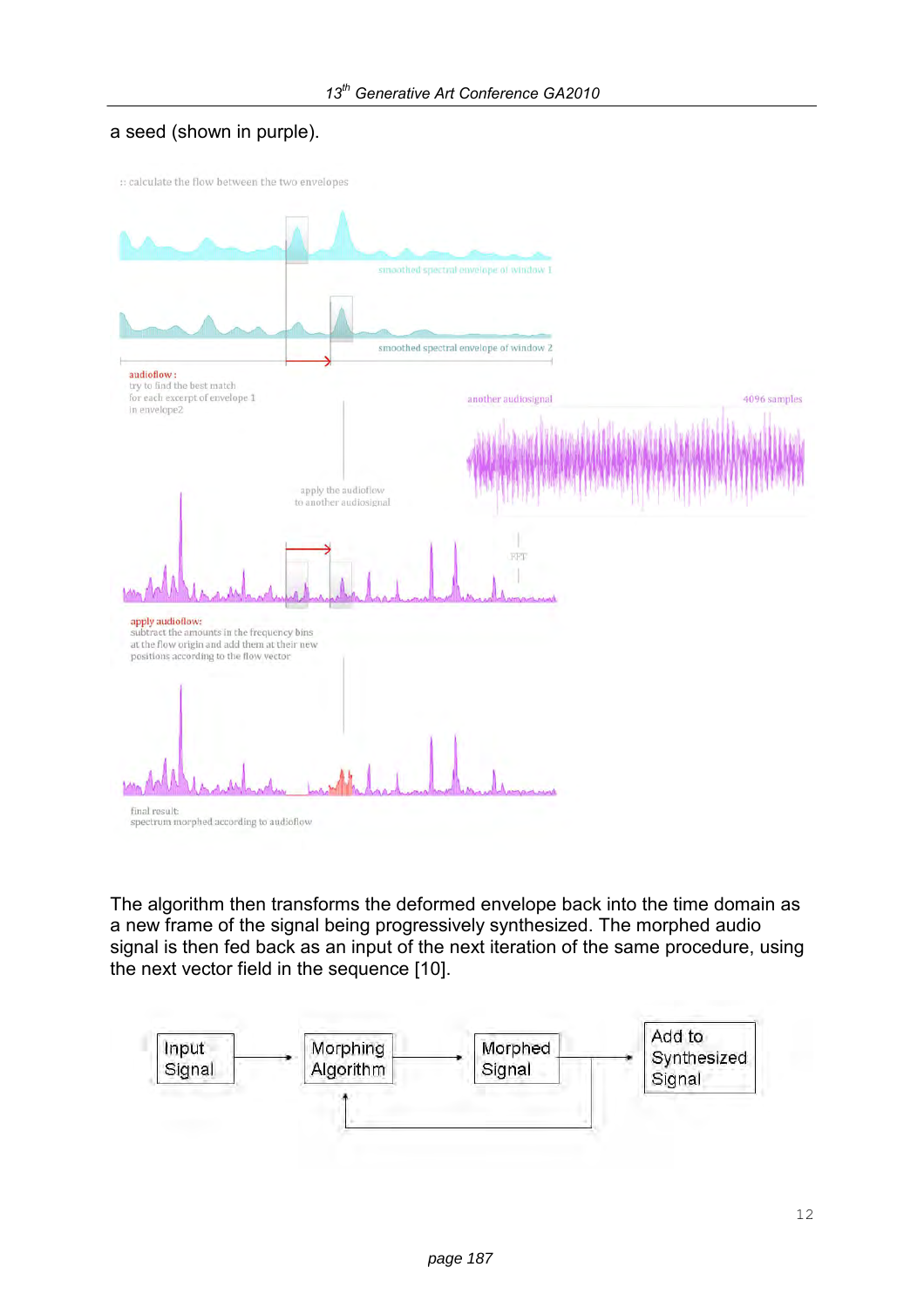The synthesized signal therefore comprises a sequence of progressive deformations of one short input signal. The result is experienced as a continuously varying soundobject whose component frequencies are progressively separated, each undergoing an independent evolution. The unity and differentiation of the sound object is thus the core subject of the aesthetic experience.

## **Conclusion**

Media art confronts a fundamental choice between two opposing points of view. First of all, the instrumental standpoint considers technologies as direct channels for the transmission and execution of intentions. This is the standpoint of the artist-user who is concerned with effects rather than processes and procedures. Secondly, the procedural standpoint considers technologies as productive partners capable of interfering with and modifying the artist's intentions by suggesting new creative possibilities. Technologies are not mere intermediaries but complex mediators whose specificity must be acknowledged and engaged. The **Flowpoints** project illustrates the creative potential of this procedural standpoint.

## **References**

[1]. Bruno Latour, *Pandora's Hope: Essays on the Reality of Science Studies*. Cambridge, Mass.: Harvard University Press, 1999.

[2]. B. D. Lucas and T. Kanade, "An iterative image registration technique with an application to stereo vision," *Proceedings of Imaging Understanding Workshop*, 1981, pp. 121-30.

[3]. To put the problem of image registration more formally, assume that there exists a function T(x) which gives the brightness values of the pixels in one subregion of the frame at a given time t, and another function  $I(x)$  which gives the brightness values of every pixel at time t+1. Here, x is taken as a vector, so it will typically consist of two numbers that represent the x and y location of the image. Every optical flow algorithm aims to find a disparity vector h, which minimizes the difference between  $T(x)$  and  $I(x+h)$ . This difference measures the extent to which  $T(x)$  and  $I(x+h)$  are misaligned. More specifically, the aim is to minimize the sum of the squared error E between the two images. The difference measure is

$$
E = \sum [l(x + h) - T(x)]2
$$

where the sum ranges over x, the pixels in the template image.

[4]. Charles Sanders Peirce, *Collected Papers*, Cambridge: Harvard University Press, 1931-1958, 5.145.

[5]. The project website is http://sweb.cityu.edu.hk/flowpoints.

[6]. This approach is based on: Tony Ezzat et al., "Morphing Spectral Envelopes